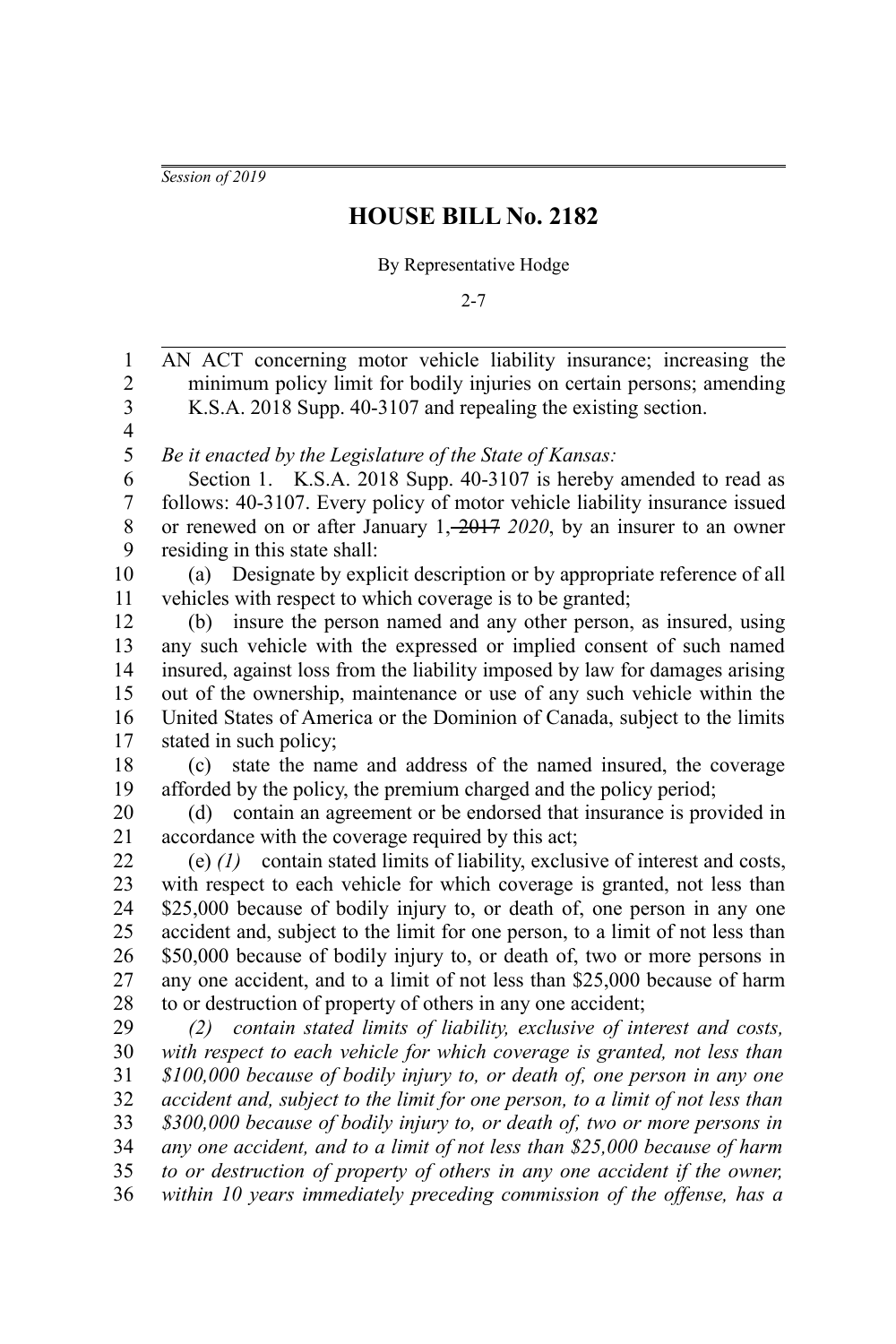*conviction for: (A) Vehicular battery or aggravated vehicular homicide,* 1

*prior to their repeal, if the crime is committed while committing a violation of K.S.A. 8-1567, and amendments thereto, or the ordinance of a city or resolution of a county in this state that prohibits any acts prohibited by that statute; (B) a violation of K.S.A. 8-2,144 or 8-1567, and amendments thereto; (C) aggravated battery as described in K.S.A. 2018 Supp. 21-5413(b)(3), and amendments thereto; (D) involuntary manslaughter as described in K.S.A. 2018 Supp. 21-5405(a)(3) or (a)(5), and amendments thereto; (E) a violation of a law of another state that would constitute a crime described in this paragraph if committed in this state; (F) a violation of an ordinance of a city in this state or a resolution of a county in this state that would constitute a crime described in this paragraph, whether or not such conviction is in a court of record; or (G) an act that was committed on a military reservation and that would constitute a violation of K.S.A. 8-2,144 or 8-1567, and amendments thereto, or would consitute a crime described in this paragraph if committed off a military reservation in this state;* 2 3 4 5 6 7 8 9 10 11 12 13 14 15 16 17

(f) include personal injury protection benefits to the named insured, relatives residing in the same household, persons operating the insured motor vehicle, passengers in such motor vehicle and other persons struck by such motor vehicle and suffering bodily injury while not an occupant of a motor vehicle, not exceeding the limits prescribed for each of such benefits, for loss sustained by any such person as a result of injury. The owner of a motorcycle, as defined by K.S.A. 8-1438, and amendments thereto or motor-driven cycle, defined by K.S.A. 8-1439, and amendments thereto, who is the named insured, shall have the right to reject in writing insurance coverage including such benefits for injury to a person which occurs while the named insured is operating or is a passenger on such motorcycle or motor-driven cycle; and unless the named insured requests such coverage in writing, such coverage need not be provided in or supplemental to a renewal policy when the named insured has rejected the coverage in connection with a policy previously issued by the same insurer. The fact that the insured has rejected such coverage shall not cause such motorcycle or motor-driven cycle to be an uninsured motor vehicle; 18 19 20 21 22 23 24 25 26 27 28 29 30 31 32 33 34

(g) notwithstanding any omitted or inconsistent language, any contract of insurance which an insurer represents as or which purports to be a motor vehicle liability insurance policy meeting the requirements of this act shall be construed to obligate the insurer to meet all the mandatory requirements and obligations of this act; 35 36 37 38 39

(h) notwithstanding any other provision contained in this section, any insurer may exclude coverage required by subsections (a), (b), (c) and (d) of this section while any insured vehicles are: 40 41 42

(1) Rented to others or used to carry persons for a charge, however, 43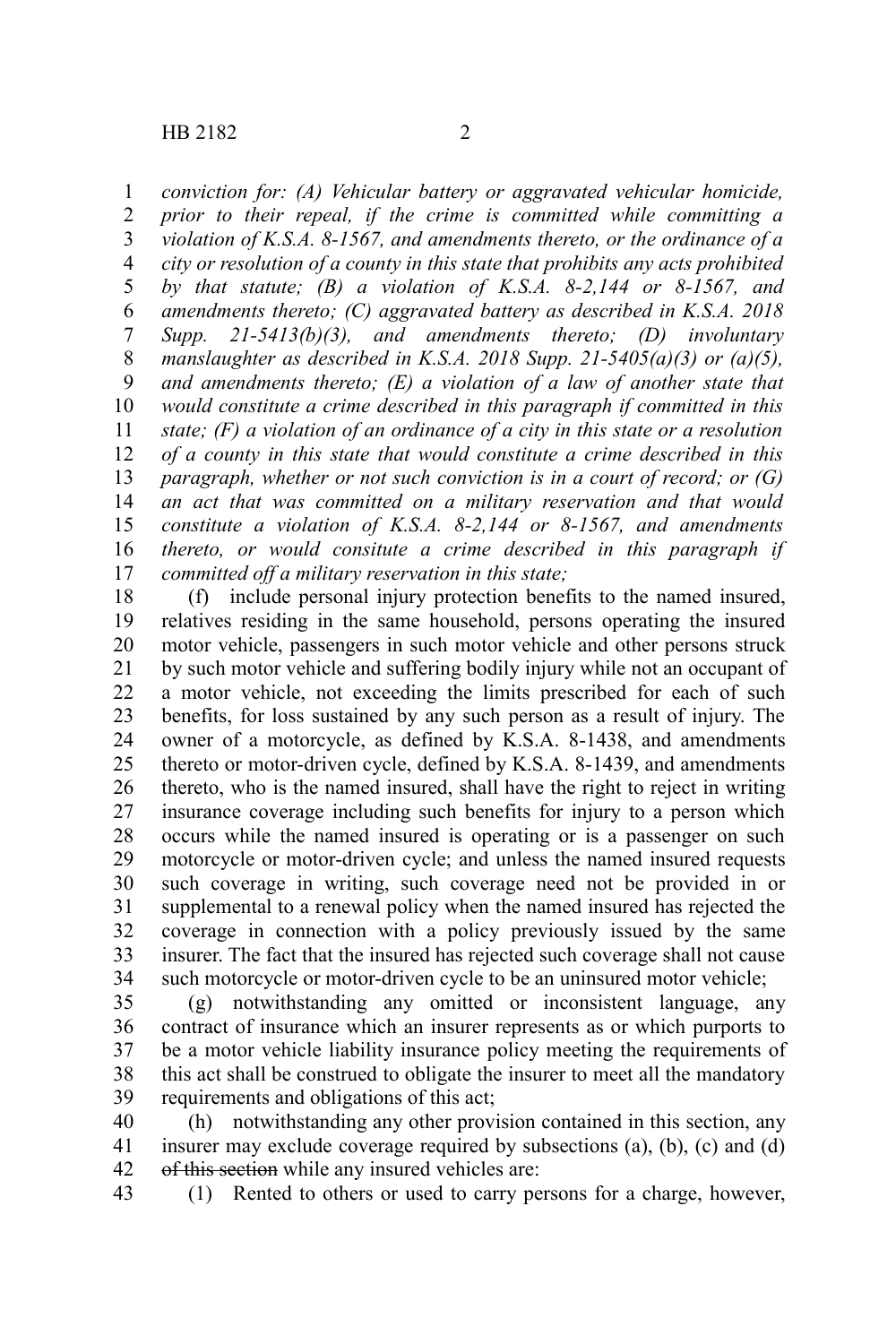such exclusion shall not apply to the use of a private passenger car on a share the expense basis; or 1 2

(2) being repaired, serviced or used by any person employed or engaged in any way in the automobile business. This does not apply to the named insured, spouse or relative residents; or the agents, employers, employees or partners of the named insured, spouse or resident relative; and 3 4 5 6 7

(i) in addition to the provisions of subsection (h) and notwithstanding any other provision contained in subsections (a), (b), (c) and (d)  $-$ of this section, any insurer may exclude coverage: 8 9 10

(1) For any damages for which the United States government might be liable for the insured's use of the vehicle; 11 12

(2) for any damages to property owned by, rented to, or in charge of or transported by an insured, however, this exclusion shall not apply to coverage for a rented residence or rented private garage; 13 14 15

(3) for any obligation of an insured, or the insured's insurer under any type of workers' compensation or disability or similar law; 16 17

(4) for liability assumed by an insured under any contract or agreement; 18 19

(5) if two or more vehicle liability policies apply to the same accident, the total limits of liability under all such policies shall not exceed that of the policy with the highest limit of liability; 20 21 22

23

(6) for any damages arising from an intentional act;

(7) for any damages to any person who would be covered for such damages under a nuclear energy liability policy; 24 25

(8) for any obligation of the insured to indemnify another for damages resulting from bodily injury to the insured's employee by accident arising out of and in the course of such employee's employment; 26 27 28

(9) for bodily injury to any fellow employee of the insured arising out of and in the course of such employee's employment; 29 30

(10) for bodily injury or property damage resulting from the handling of property: 31 32

(A) Before it is moved from the place where it is accepted by the insured for movement into or onto the covered auto; or 33 34

(B) after it is moved from the covered auto to the place where it is finally delivered by the insured; 35 36

(11) for bodily injury or property damage resulting from the movement of property by a mechanical device, other than a hand truck, not attached to the covered auto; and 37 38 39

(12) for bodily injury or property damage caused by the dumping, discharge or escape of irritants, pollutants or contaminants; however, this exclusion does not apply if the discharge is sudden and accidental. 40 41 42

(j) Commencing with the 2026 legislative interim period, and at least 43